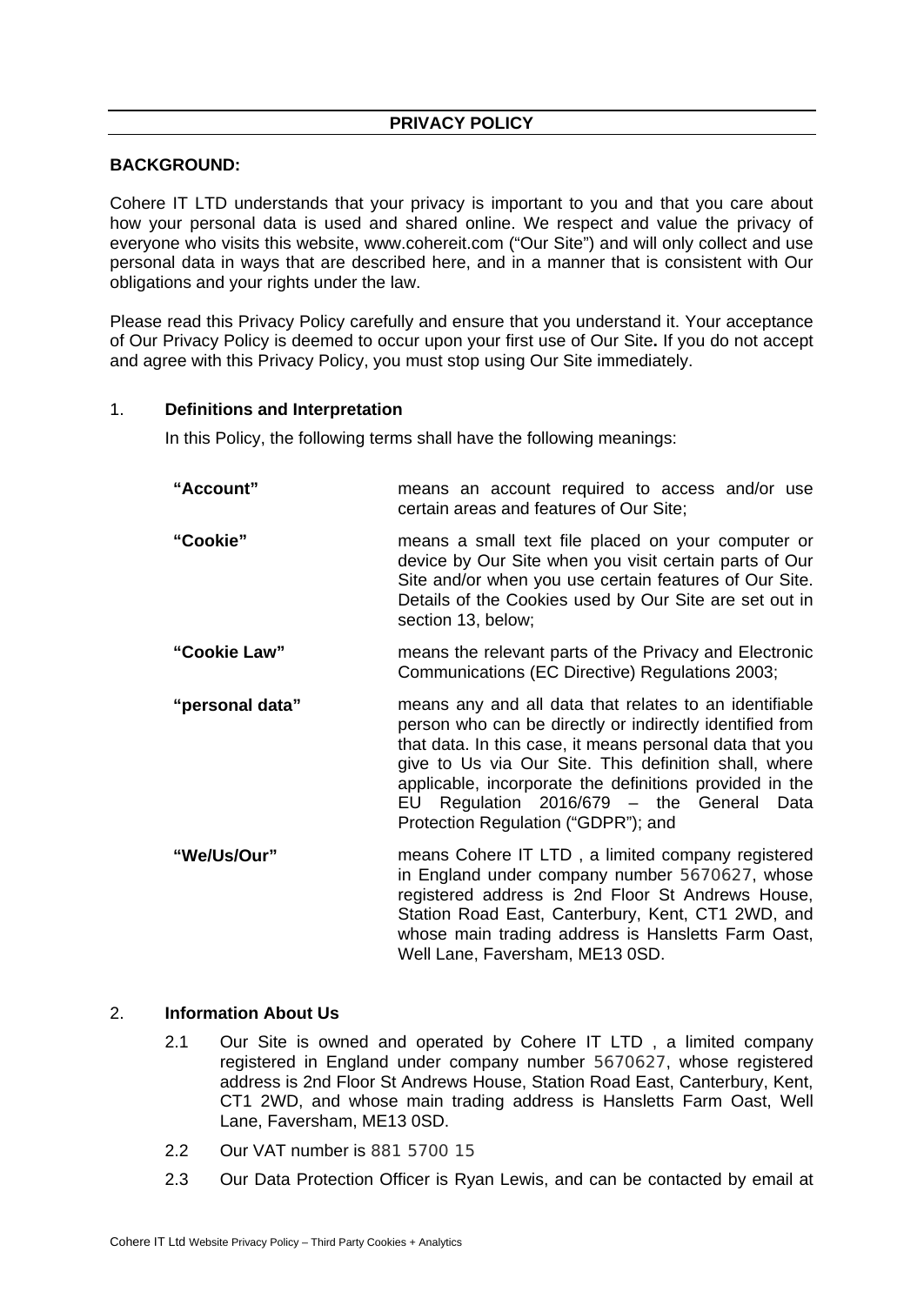dataprotectionofficer@cohereit.com, by telephone on 0808 123 0000, or by post at Hansletts Farm Oast, Well Lane, Faversham, ME13 0SD.

## 3. **What Does This Policy Cover?**

This Privacy Policy applies only to your use of Our Site. Our Site may contain links to other websites. Please note that We have no control over how your data is collected, stored, or used by other websites and We advise you to check the privacy policies of any such websites before providing any data to them.

### 4. **Your Rights**

- 4.1 As a data subject, you have the following rights under the GDPR, which this Policy and Our use of personal data have been designed to uphold:
	- 4.1.1 The right to be informed about Our collection and use of personal data;
	- 4.1.2 The right of access to the personal data We hold about you (see section 12);
	- 4.1.3 The right to rectification if any personal data We hold about you is inaccurate or incomplete (please contact Us using the details in section  $14$ :
	- 4.1.4 The right to be forgotten  $-$  i.e. the right to ask Us to delete any personal data We hold about you (We only hold your personal data for a limited time, as explained in section 6 but if you would like Us to delete it sooner, please contact Us using the details in section 14);
	- 4.1.5 The right to restrict (i.e. prevent) the processing of your personal data;
	- 4.1.6 The right to data portability (obtaining a copy of your personal data to re-use with another service or organisation);
	- 4.1.7 The right to object to Us using your personal data for particular purposes; and
	- 4.1.8 Rights with respect to automated decision making and profiling.
- 4.2 If you have any cause for complaint about Our use of your personal data, please contact Us using the details provided in section 14 and We will do Our best to solve the problem for you. If We are unable to help, you also have the right to lodge a complaint with the UK's supervisory authority, the Information Commissioner's Office.
- 4.3 For further information about your rights, please contact the Information Commissioner's Office or your local Citizens Advice Bureau.

### 5. **What Data Do We Collect?**

Depending upon your use of Our Site, We may collect some or all of the following personal and non-personal data (please also see section 13 on Our use of Cookies and similar technologies):

- 5.1 name;
- 5.2 date of birth;
- 5.3 gender;
- 5.4 business/company name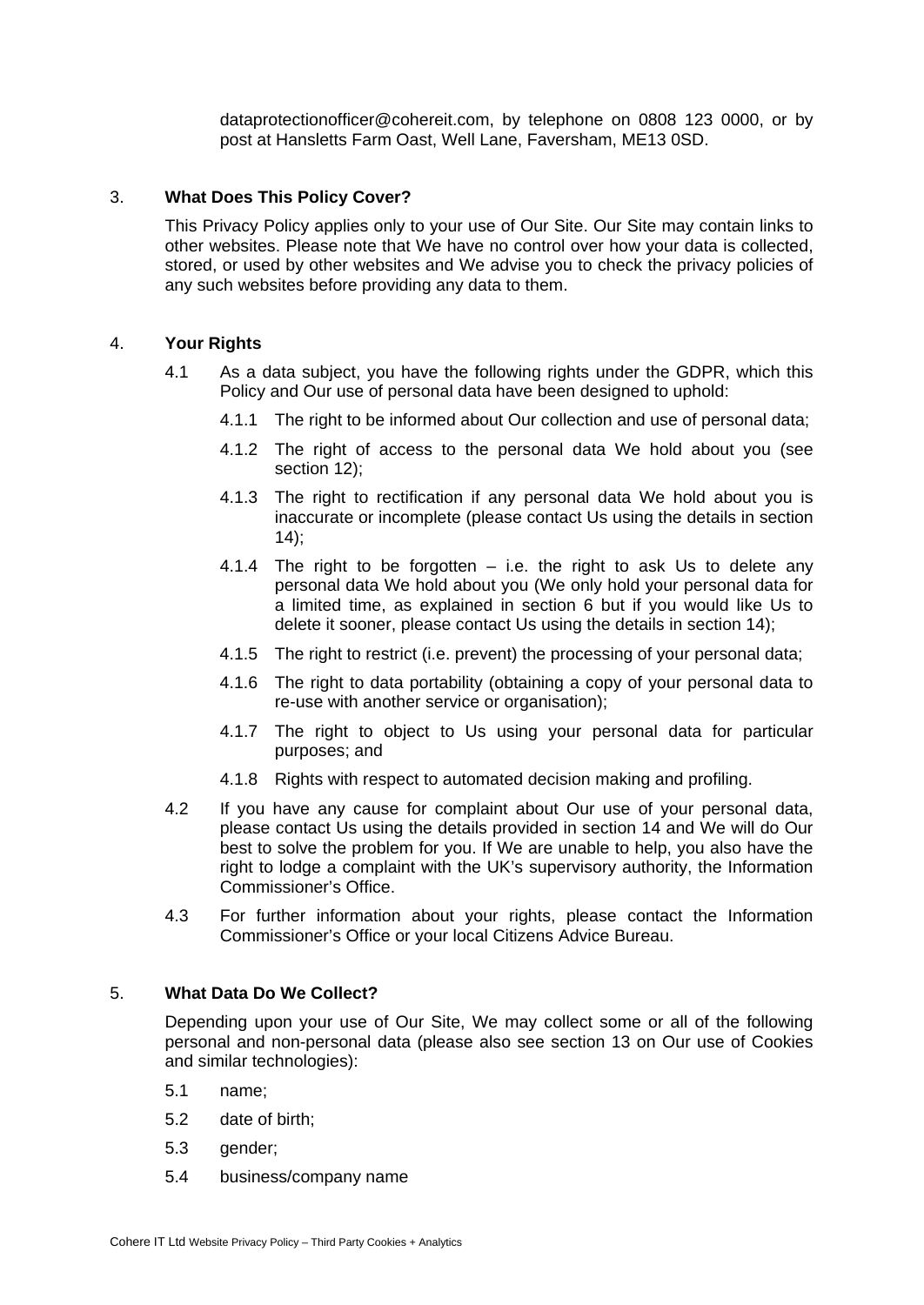- 5.5 job title;
- 5.6 profession;
- 5.7 contact information such as email addresses and telephone numbers;
- 5.8 demographic information such as post code, preferences, and interests;
- 5.9 IP address;
- 5.10 web browser type and version;
- 5.11 operating system;
- 5.12 a list of URLs starting with a referring site, your activity on Our Site, and the site you exit to;

### 6. **How Do We Use Your Data?**

- 6.1 All personal data is processed and stored securely, for no longer than is necessary in light of the reason(s) for which it was first collected. We will comply with Our obligations and safeguard your rights under the GDPR at all times. For more details on security see section 7, below.
- 6.2 Our use of your personal data will always have a lawful basis, either because it is necessary for Our performance of a contract with you, because you have consented to Our use of your personal data (e.g. by subscribing to emails), or because it is in Our legitimate interests. Specifically, We may use your data for the following purposes:
	- 6.2.1 Providing and managing your Account;
	- 6.2.2 Providing and managing your access to Our Site;
	- 6.2.3 Personalising and tailoring your experience on Our Site;
	- 6.2.4 Supplying Our products and services to you (please note that We require your personal data in order to enter into a contract with you);
	- 6.2.5 Personalising and tailoring Our products and services for you;
	- 6.2.6 Replying to emails from you;
	- 6.2.7 Supplying you with emails that you have opted into (you may unsubscribe or opt-out at any time by clicking the unsubscribe link at the bottom of the email;
	- 6.2.8 Market research;
	- 6.2.9 Analysing your use of Our Site and gathering feedback to enable Us to continually improve Our Site and your user experience;
- 6.3 With your permission and/or where permitted by law, We may also use your data for marketing purposes which may include contacting you by email or telephone or text message or post with information, news and offers on Our products and services. We will not, however, send you any unsolicited marketing or spam and will take all reasonable steps to ensure that We fully protect your rights and comply with Our obligations under the GDPR and the Privacy and Electronic Communications (EC Directive) Regulations 2003.
- 6.4 Third parties whose content appears on Our Site may use third party Cookies, as detailed below in section 13. Please refer to section 13 for more information on controlling Cookies. Please note that We do not control the activities of such third parties, nor the data they collect and use and advise you to check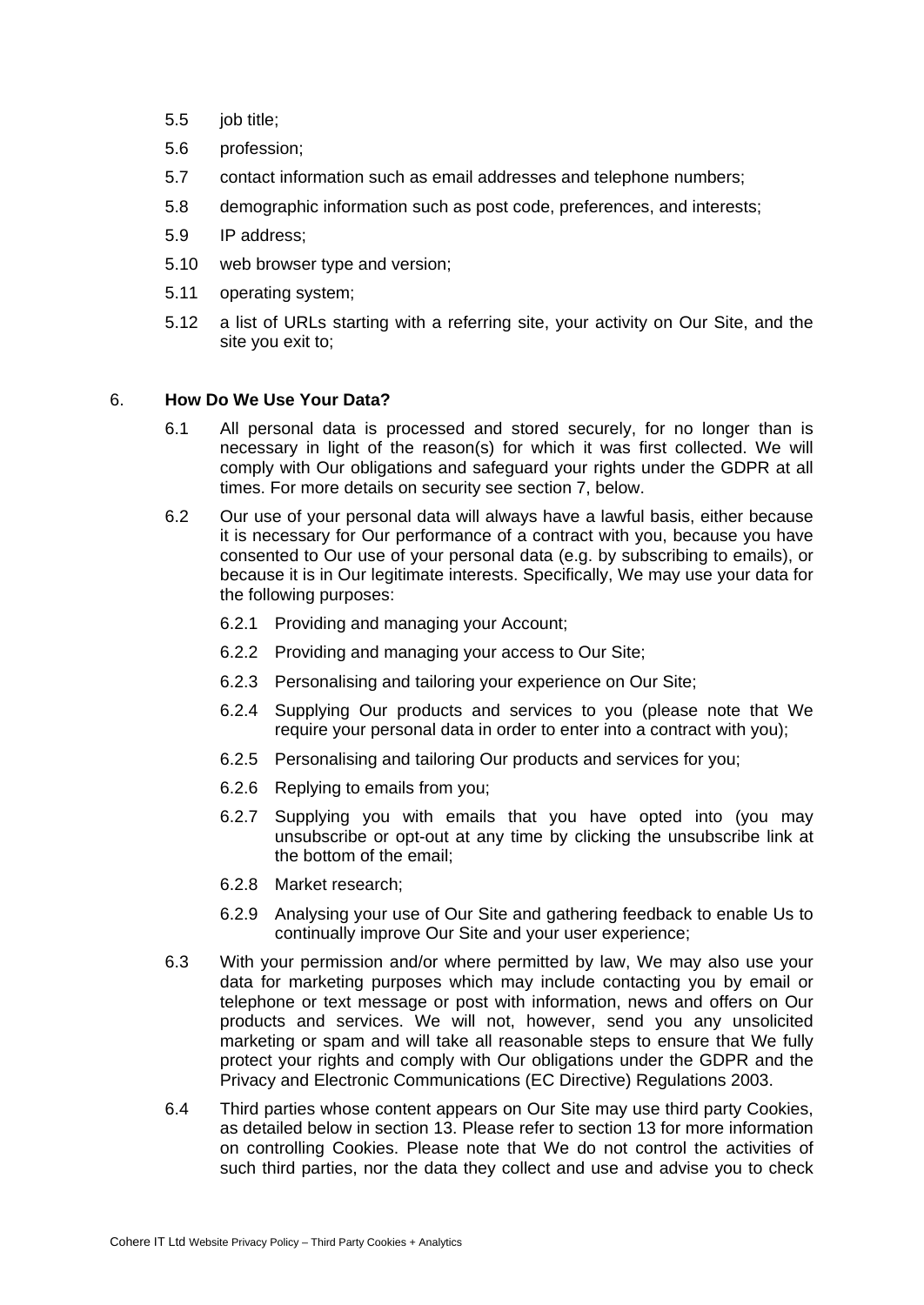the privacy policies of any such third parties.

6.5 You have the right to withdraw your consent to Us using your personal data at any time, and to request that We delete it.

## 7. **How and Where Do We Store Your Data?**

- 7.1 We only keep your personal data for as long as We need to in order to use it as described above in section 6, and/or for as long as We have your permission to keep it.
- 7.2 Your data will only be stored within the European Economic Area ("the EEA") (The EEA consists of all EU member states, plus Norway, Iceland, and Liechtenstein).
- 7.3 Data security is very important to Us, and to protect your data We have taken suitable measures to safeguard and secure data collected through Our Site.

# 8. **Do We Share Your Data?**

- 8.1 We may sometimes contract with third parties to supply products and services to you on Our behalf. These may include payment processing, delivery of goods, search engine facilities, advertising, and marketing. In some cases, the third parties may require access to some or all of your data. Where any of your data is required for such a purpose, We will take all reasonable steps to ensure that your data will be handled safely, securely, and in accordance with your rights, Our obligations, and the obligations of the third party under the law.
- 8.2 We may compile statistics about the use of Our Site including data on traffic, usage patterns, user numbers, sales, and other information. All such data will be anonymised and will not include any personally identifying data, or any anonymised data that can be combined with other data and used to identify you. We may from time to time share such data with third parties such as prospective investors, affiliates, partners, and advertisers. Data will only be shared and used within the bounds of the law.
- 8.3 In certain circumstances, We may be legally required to share certain data held by Us, which may include your personal data, for example, where We are involved in legal proceedings, where We are complying with legal requirements, a court order, or a governmental authority.

## 9. **What Happens If Our Business Changes Hands?**

- 9.1 We may, from time to time, expand or reduce Our business and this may involve the sale and/or the transfer of control of all or part of Our business. Any personal data that you have provided will, where it is relevant to any part of Our business that is being transferred, be transferred along with that part and the new owner or newly controlling party will, under the terms of this Privacy Policy, be permitted to use that data only for the same purposes for which it was originally collected by Us.
- 9.2 In the event that any of your data is to be transferred in such a manner, you will be contacted in advance and informed of the changes. When contacted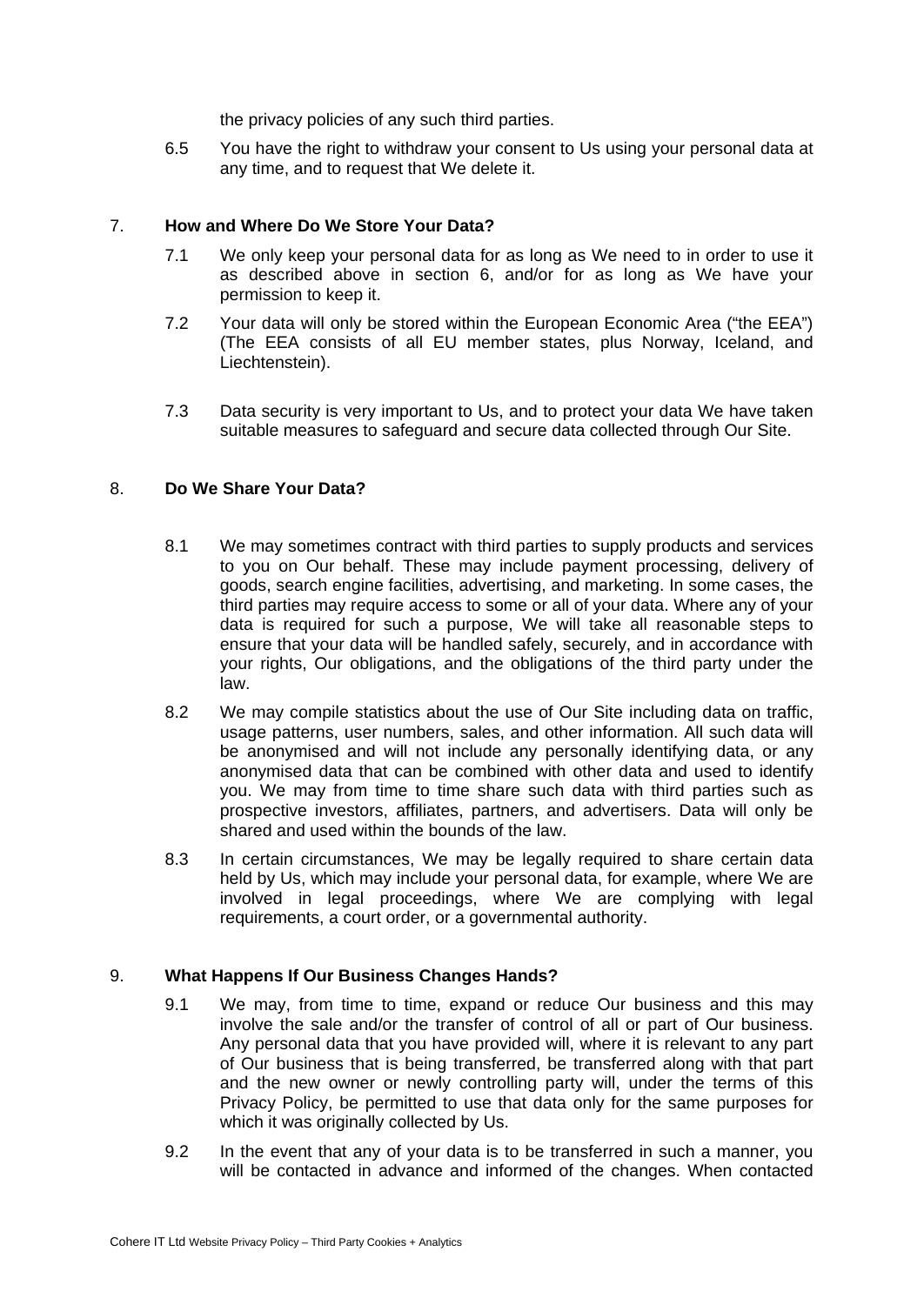you will be given the choice to have your data deleted or withheld from the new owner or controller.

## 10. **How Can You Control Your Data?**

- 10.1 In addition to your rights under the GDPR, set out in section 4, when you submit personal data via Our Site, you may be given options to restrict Our use of your data. In particular, We aim to give you strong controls on Our use of your data for direct marketing purposes (including the ability to opt-out of receiving emails from Us which you may do by unsubscribing using the links provided in Our emails and at the point of providing your).
- 10.2 You may also wish to sign up to one or more of the preference services operating in the UK: The Telephone Preference Service ("the TPS"), the Corporate Telephone Preference Service ("the CTPS"), and the Mailing Preference Service ("the MPS"). These may help to prevent you receiving unsolicited marketing. Please note, however, that these services will not prevent you from receiving marketing communications that you have consented to receiving.

# 11. **Your Right to Withhold Information**

- 11.1 You may access certain areas of Our Site without providing any data at all. However, to use all features and functions available on Our Site you may be required to submit or allow for the collection of certain data.
- 11.2 You may restrict Our use of Cookies. For more information, see section 13.

## 12. **How Can You Access Your Data?**

You have the right to ask for a copy of any of your personal data held by Us (where such data is held). Under the GDPR, no fee is payable and We will provide any and all information in response to your request free of charge. Please contact Us for more details at [dataprotectionofficer@cohereit.com](mailto:dataprotectionofficer@cohereit.com) or using the contact details below in section 14.

#### 13. **Our Use of Cookies**

Our Site may place and access certain first party Cookies on your computer or device. First party Cookies are those placed directly by Us and are used only by Us. We use Cookies to facilitate and improve your experience of Our Site and to provide and improve Our products and services. By using Our Site you may also receive certain third party Cookies on your computer or device. Third party Cookies are those placed by websites, services, and/or parties other than Us. Third party Cookies are used on Our Site for live chat. In addition, Our Site uses analytics services provided by google, which also use Cookies. Website analytics refers to a set of tools used to collect and analyse usage statistics, enabling Us to better understand how people use Our Site.

## 14. **Contacting Us**

If you have any questions about Our Site or this Privacy Policy, please contact Us by email at dataprotectionofficer@cohereit.com, by telephone on 0808 123 0000, or by post at Hansletts Farm Oast, Well Lane, Faversham, ME13 0SD. Please ensure that